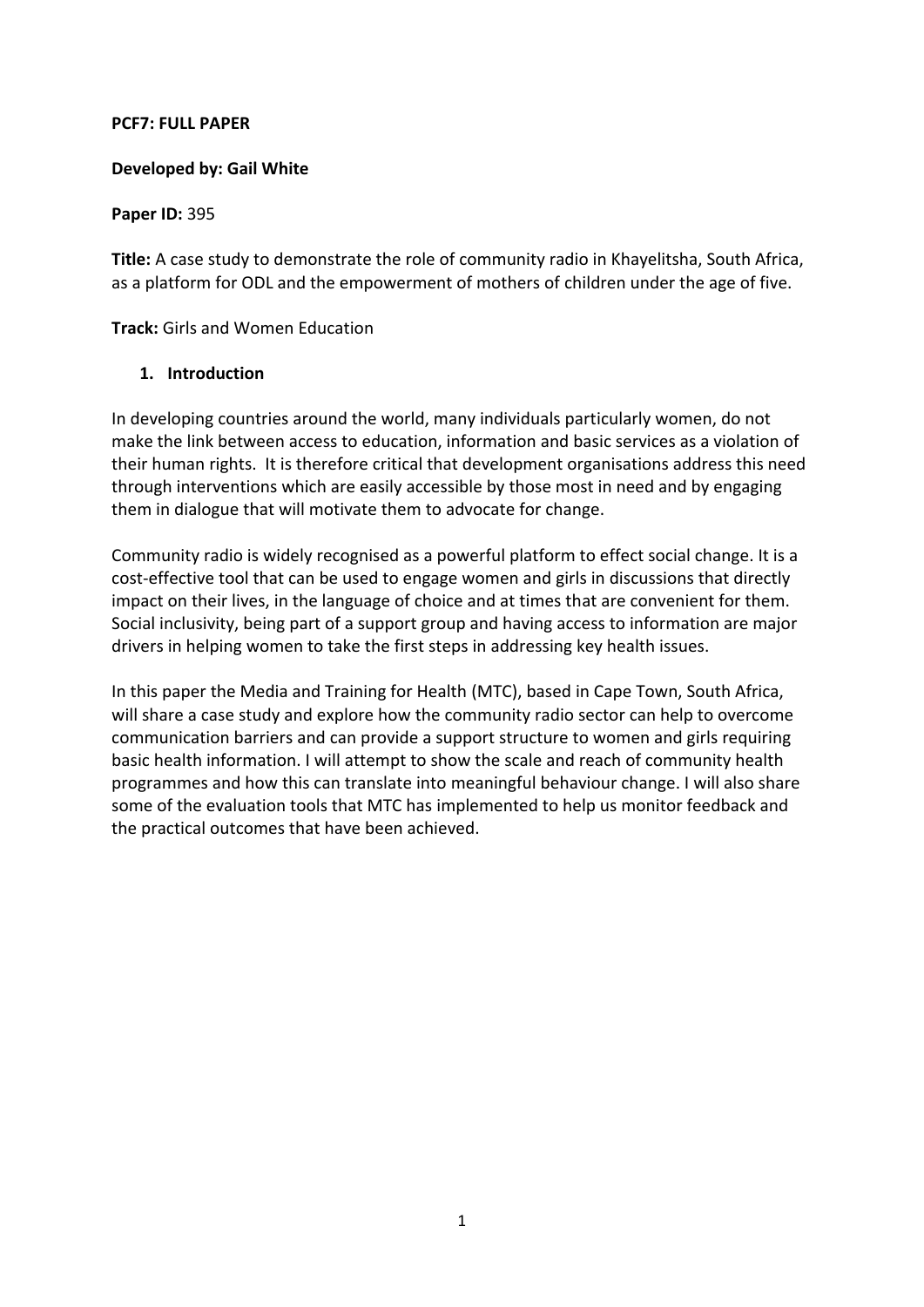#### **2. Women as agents for social change**

Women, as the key agents of primary health care, play a critical role in maintaining family and community health. They are the ones who are most aware of sickness and suffering in the community because of their social role as nurturers and care-takers of the young, the old, the sick and the handicapped, and they exert an important influence on health behaviour both in their own families and communities at large. Although it is widely acknowledged that primary health care has to respond to the needs of people, and that women have the most extensive awareness of those needs, their opinion is hardly ever solicited when health care programmes are being formulated.

As far back as May 1988, in a statement to the ninth meeting of the Committee of Representatives Governments and Administrations, the South Pacific Commission (SPC), affirmed the notion that in order for communities to benefit from the knowledge which women possess, a renewed self-confidence of women has to be encouraged. They advocated that women have to learn to regard themselves as capable human beings with important contributions to make on the basis of their life experience and their accumulated wealth of knowledge and that a conscious effort has to be made to enable women to organize and to vocalize the information they have acquired. This call was made prior to 1988 by a wide range of development agencies and is still acknowledged as a corner stone to development, as reflected in Millennium Development Goal 3.

If this participation is to become a reality, women must penetrate all levels and all areas of the health care system. This should also include the participation of people at the grassroots, including women and women's organizations, in the decisions affecting individual and community health. The creation of an enabling environment where women are equipped with the necessary knowledge and skills is essential. None of these results can be realised unless special efforts are made to organise education and vocational and professional training in such a way that more girls and women can take advantage of them. Primary health care activities should be fully integrated with the activities of other sectors involved in community development, and the local population should be actively involved in the formulation and implementation of these activities, so that health care can be brought into line with local needs and priorities. These priorities will be based on decisions resulting from

2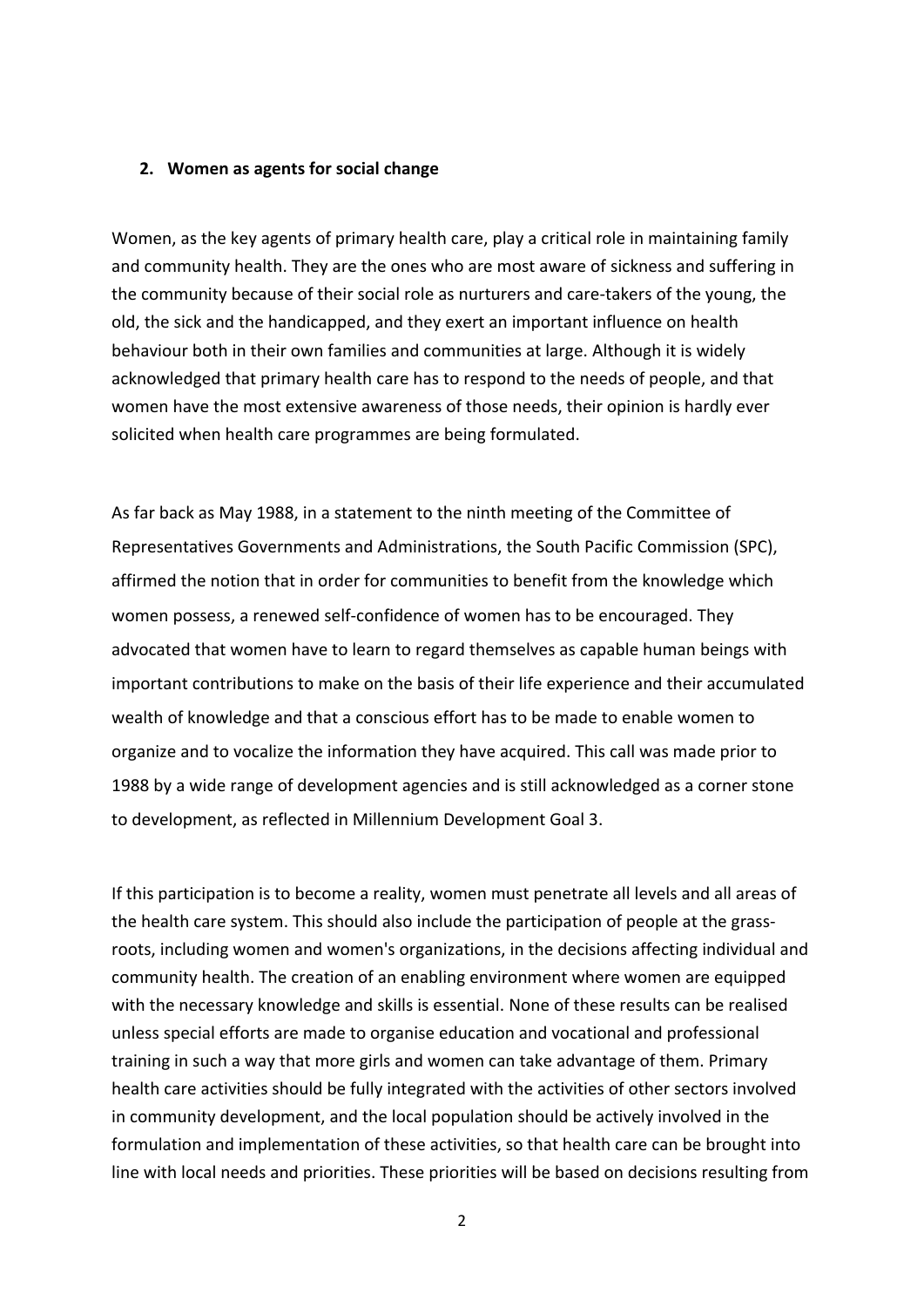a continuous dialogue between the people and the services and where ordinary women are given a voice.

In this paper I would like to share a case study of how women living in Khayelitsha, a township in the Western Cape Province of South have benefitted through an ODL programme using community radio as the platform for social change.

# **3. Contextual background to listener demographics in Khayelitsha**

Khayelitsha is a township situated approximated 40 kms away from Cape Town's city centre. Historically, townships were allocated to people of colour during the apartheid years and this legacy of low-cost housing together with a myriad of socio- economic challenges continues to plague South Africa post-1994. Khayelitsha is home to more than 1 million people who are predominantly Xhosa speaking. The majority of residents have not completed high school and there is an estimate of 30 % unemployment. Khayelitsha consists mostly of informal housing with a poor sanitation infra-structure. It has a very "fluid" population as a result of constant urban migration from the neighboring Eastern Cape Province. The combination of these factors results in unhygienic conditions which are further exacerbated by high temperatures during the summer months. Between November and March each year, unacceptably high numbers of children are admitted to hospital due to severe dehydration resulting from diarrhoea. Many of these children do not survive. Gastro-related illnesses are one the major causes of death in children under the age of five who live in this area. This is fuelled by poor sanitation and inadequate access to clean water and has become a highly politicized issue in South Africa.

# **4. Training and mentorship provided by MTC as part of CoL's** *Healthy Communities* **initiative**







With the support of the Commonwealth of Learning (CoL) the Media and Training Centre for Health (MTC) has implemented a health promotion campaign that focuses on mothers and care-givers living in Khayelitsha. Using community radio, as the platform for Open and Distance Learning, MTC has partnered with Zibonele Community Radio to execute a series of health education programmes that address infant mortality in Khayelitsha. Zibonele broadcasts in Xhosa and has an average daily listenership of 180 000. The programmes have been designed based on a community needs assessment using a message matrix methodology that takes into account both the needs and sustainable solutions identified by mothers and collaborating stakeholder partners operating in the area. The project goal was to increase the knowledge and skills of mothers in order to address the high rate of gastrorelated illnesses in children under five and ultimately to reduce infant and child mortality in Khayelitsha.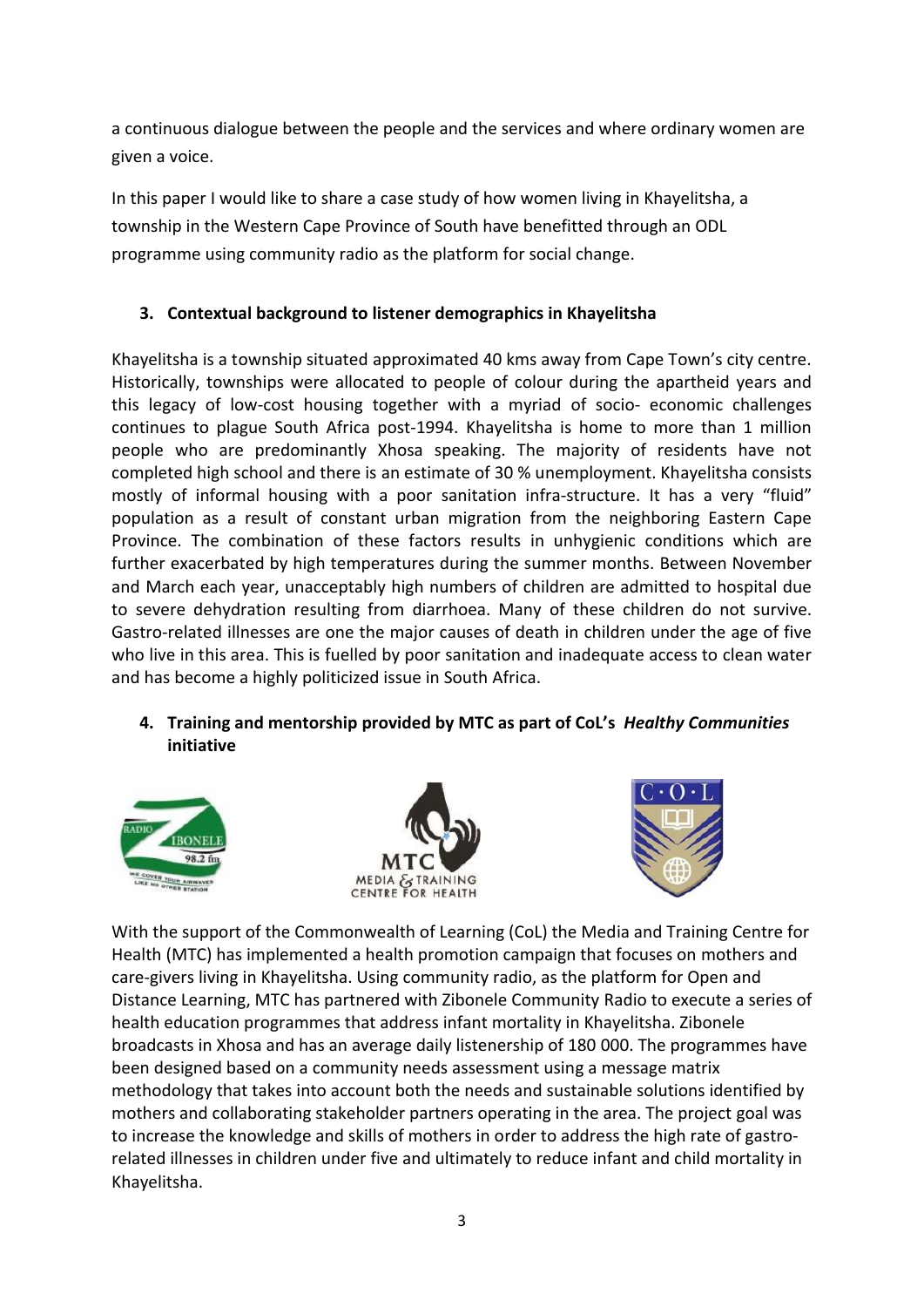In order to derive the maximum benefit from the partnership with Radio Zibonele, MTC embarked on a rigorous training and mentorship programme with the production team at the radio station in order to improve the quality of their programming and to ensure that health messaging was accurate and relevant to the primary target group. A reference group consisting of stakeholder partners collaborated on the content development process and also helped us to identify women in the community who would form part of a targeted learner group. Through a process of face-to-face training workshops combined with an online learning programme, programme content was regularly evaluated using a specific quality criteria assessment tool.

Topics covered as part the radio series included:

- An awareness of the major causes of infant mortality in Khayelitsha.
- The causes of gastro-related illnesses.
- Prevention strategies including regular hand-washing and clean cooking utensils.
- Safe water storage
- ∑ Symptoms of gastro-related illnesses
- The dangers of dehydration and the promotion of a home-made solution
- The importance of early medical intervention
- Promotion of community health services and hospitals available to residents of Khayelitsha
- Community mobilisation to promote regular clean-up campaigns
- The importance of stakeholder partnerships
- The promotion of peer support groups for mothers and care-givers

As a parallel process, MTC contracted a team of three unemployed women living in Khayelitsha, who were trained as health promoters to implement a door-to-door campaign. The core function of this team was to encourage mothers and other care-givers of children under the age of five, to listen to the weekly radio programmes, to clarify any issues that were misunderstood by listeners and to provide constant feedback to the production team at Radio Zibonele. The health promoters also helped to identify additional issues that had been overlooked during the design phase. The team of three women interacted with mothers in the community, completed a needs assessment questionnaire and gathered data which helped to provide a detailed profile of the listening audience. The team also coordinated listening groups and provided regular feedback using the quality criteria assessment guideline provided by MTC. Over and above this the health promoters helped to source community members who were able to share personal stories in respect of the key health issues i.e. infant and child mortality and thus helped the production team at Radio Zibonele to make the programmes more interactive and participatory.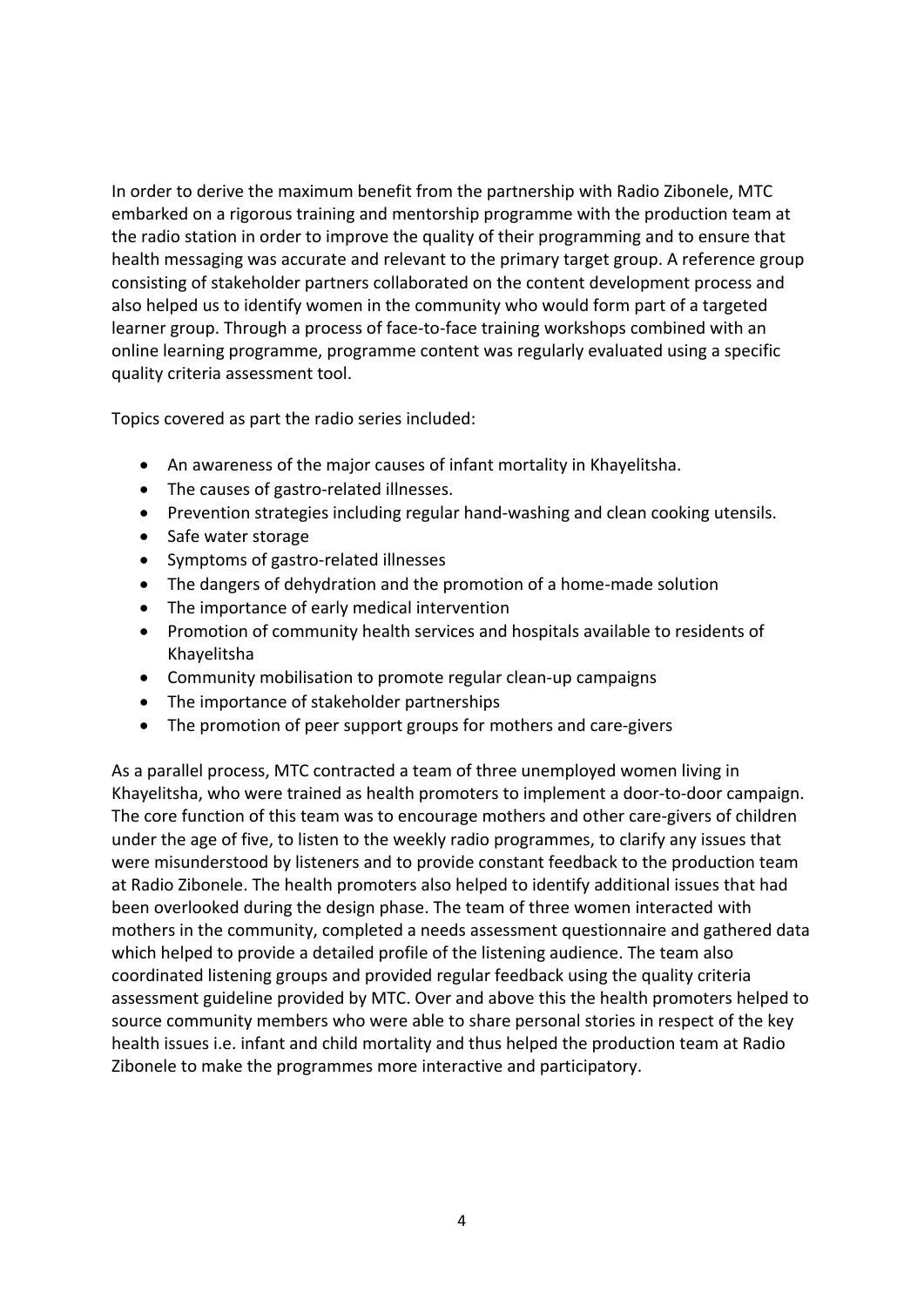# **5. Post -Evaluation of the community learning programme**

As part of our evaluation of this blended approach to ODL, which was implemented between November 2012 and June 2013, MTC conducted focus group discussions with a random selection of women who represented the primary target audience. One group represented women had regularly listened to the programme while a second group were selected randomly from women living in the area. The focus group discussions were designed to assess the women's perceptions of the radio programmes, whether they perceived an improvement in the quality of the content, whether they found the information relevant and whether they had learnt any new information and skills.

A baseline study was conducted to determine perceptions of the first programme produced and broadcast by Radio Zibonele. This was followed by a second one mid-way through the campaign and a final one on conclusion of the series of programmes. Audio recordings of each programme were played to the groups whereupon the responses from participants were documented.

Key questions (translated from Xhosa) included:

- What was your favourite part of the programme that you have just listened to?
- What did you dislike about the programme?
- What do you think was the key message of the programme?
- Did you learn anything new from the programme? If so what was that?
- How could the programme be improved?
- Do you think that Radio Zibonele should continue with this type of programme?
- Would you recommend this programme to other women in your community? Why?

# **The results of the focus group discussions revealed the following:**

- From the baseline programme and throughout the series, all respondents attached value to the educational programmes.
- Participants identified with and could relate to the personal stories that were shared by other mothers.
- They appreciated the fact that the radio station had solicited the opinions of mothers.
- Participants found the information to be credible because of the involvement of key stakeholder partners such as the Health Department and placed value on the partnerships between the community radio station and "health experts".
- As the series of programmes progressed messaging became clearer which resulted in a better understanding of health information.
- The programmes dispelled a number of myths relating to the causes and treatment of diarrhoeal related illnesses.
- Participants felt better equipped to treat or seek treatment for diarrhoeal related illnesses.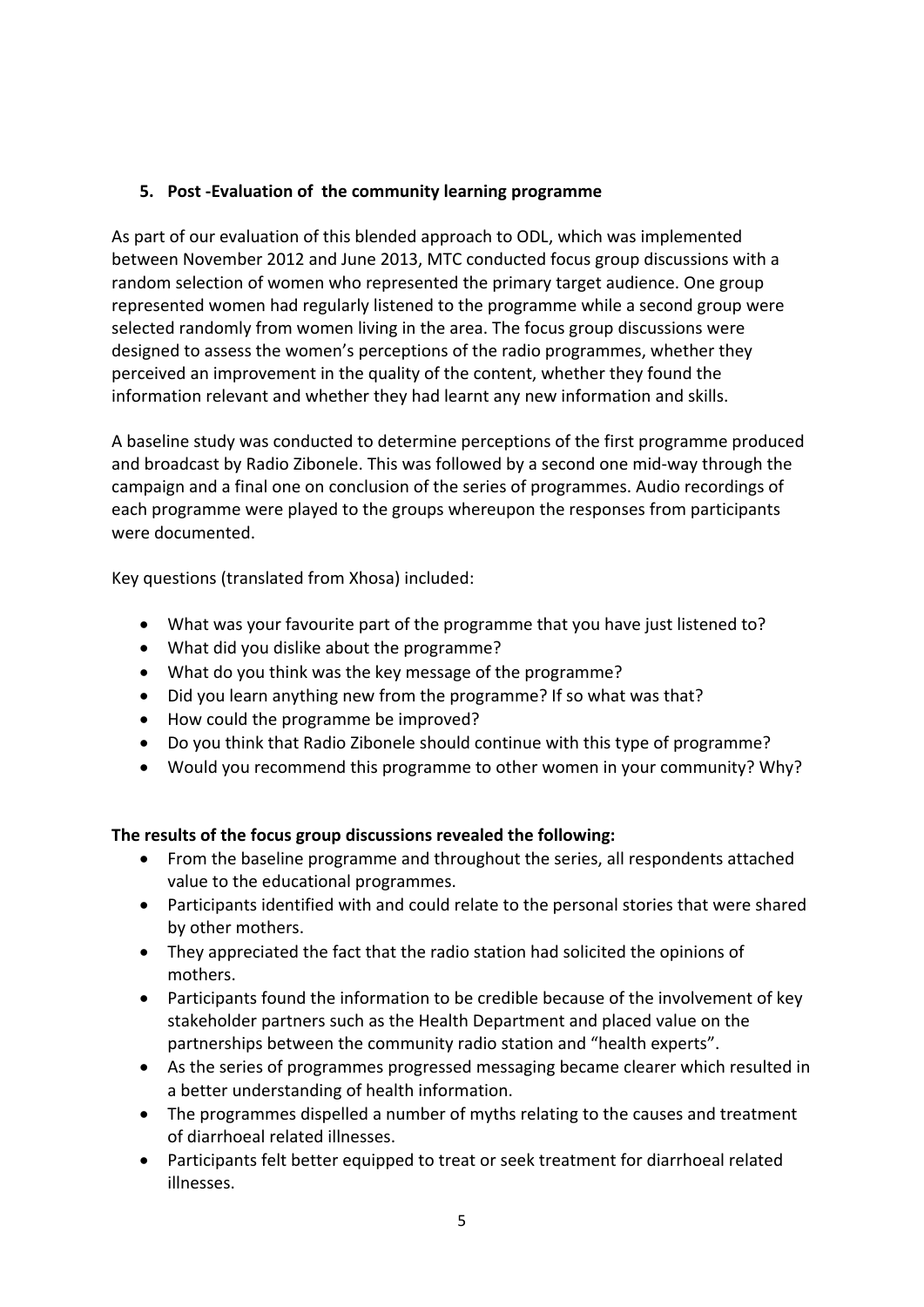- As the series progressed there were fewer "dislikes" of the programmes.
- ∑ Initial dislikes pertained mainly to programmes where presenters appeared unsure of their information and where medical jargon was not fully explained.
- Participants were in agreement that health education programmes of this nature covering a wider range of health topics should be continued.
- Participants were in agreement that they would encourage other members of their community to listen to programmes of this nature.

# **6. Impact of intervention**

# **6.1 Impact on radio programme quality**

As a result of the training intervention, programme quality at Radio Zibonele improved significantly. Using various online methodologies which included the integration of ICTs such as Soundcloud, We Transfer and Dropbox, MTC guided the production process by evaluating scripts and making recommendations relating to innovative programme designs that included gender and age representation. MTC provided regular feedback to the radio station from learner groups and through this helped the production team gain better insight into the needs of their listeners and ultimately to produce meaningful and relevant programming that could easily be sustained. Through this process the radio station management also began to understand that good quality programming was not necessarily dependant on state-of-the-art resources but rather on the collective inputs of various role-players. Through the use of mobile technology, listeners were encouraged to actively participate in the programmes by asking questions, sharing personal testimonies and lobbying for improved health service delivery. This model of content development has subsequently been replicated at the radio station and will be used as a guide for future programming.

# **6.2 Impact on health pertaining to infant mortality in Khayelitsha**

Unfortunately due to the highly politicised issue of housing and sanitation infrastructure in the build up to the national elections in 2014, health authorities have been reluctant to reveal official statistics relating to infant mortality in Khayelitsha. It is therefore difficult to do an accurate assessment of the impact of the community radio project on health status in this community. It would also be difficult to measure short-term results given that the duration of the project was only 10 months and that the annual outbreak of gastro-related illnesses is between November and March, essentially the start of the MTC campaign.

Anecdotally we have learnt from the nursing staff at the community health centres operating in Khayelitsha, that more mothers are presenting their infants and young children at the onset of diarrhoeal episodes and are thus averting the need for hospitalisation relating to dehydration. Since Khayelitsha also has the highest prevalence of HIV and AIDS in the Western Cape, and since the link between suppressed immune systems and the risk of gastro-related illnesses is well documented, the benefits of an intervention of this nature are undisputed.